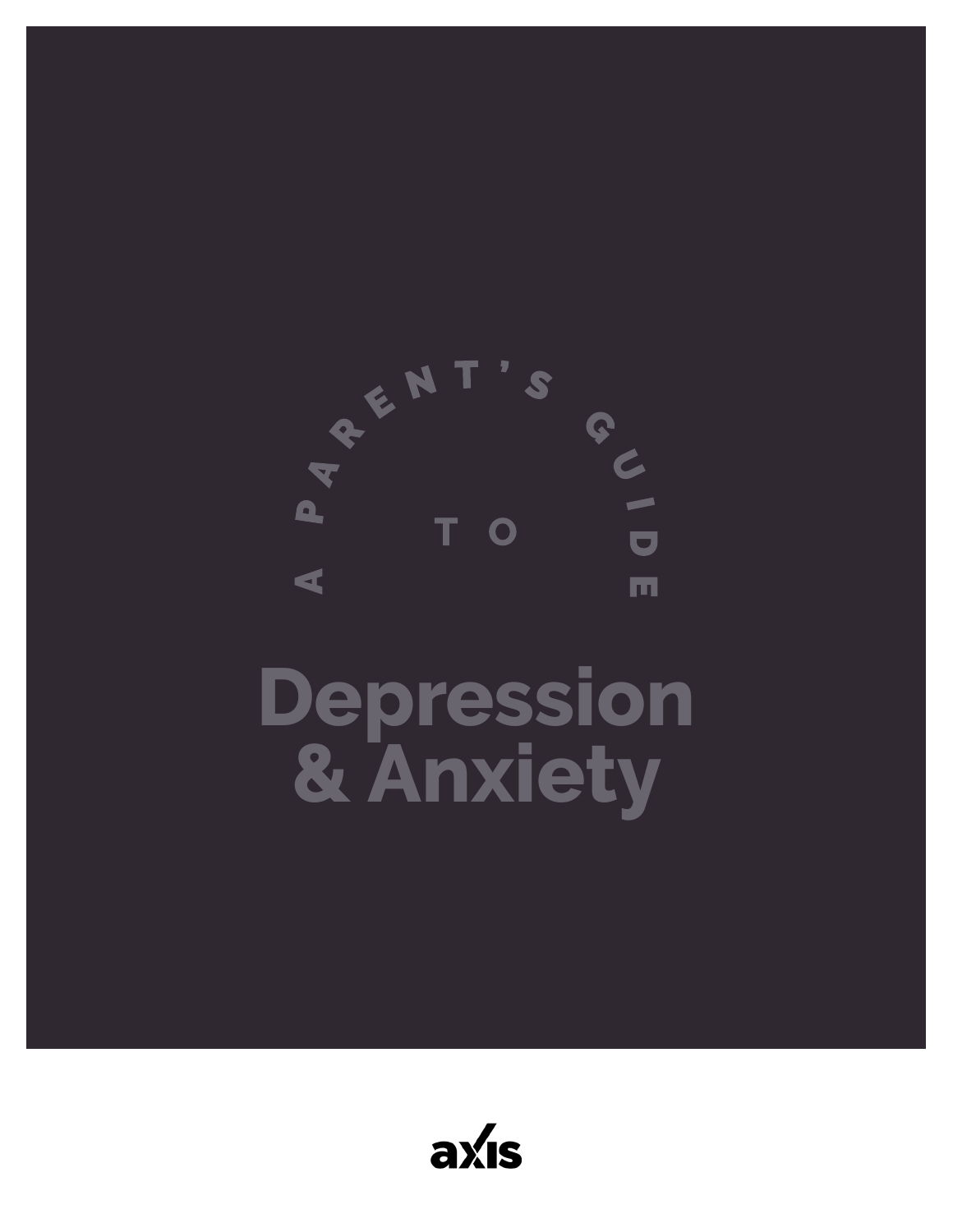**Every child, every person needs to know that they are a source of joy; every child, every person, needs to be celebrated. Only when all of our weaknesses are accepted as part of our humanity can our negative, broken selfimages be transformed.** Eve

—Jean Vanier, *Becoming Human*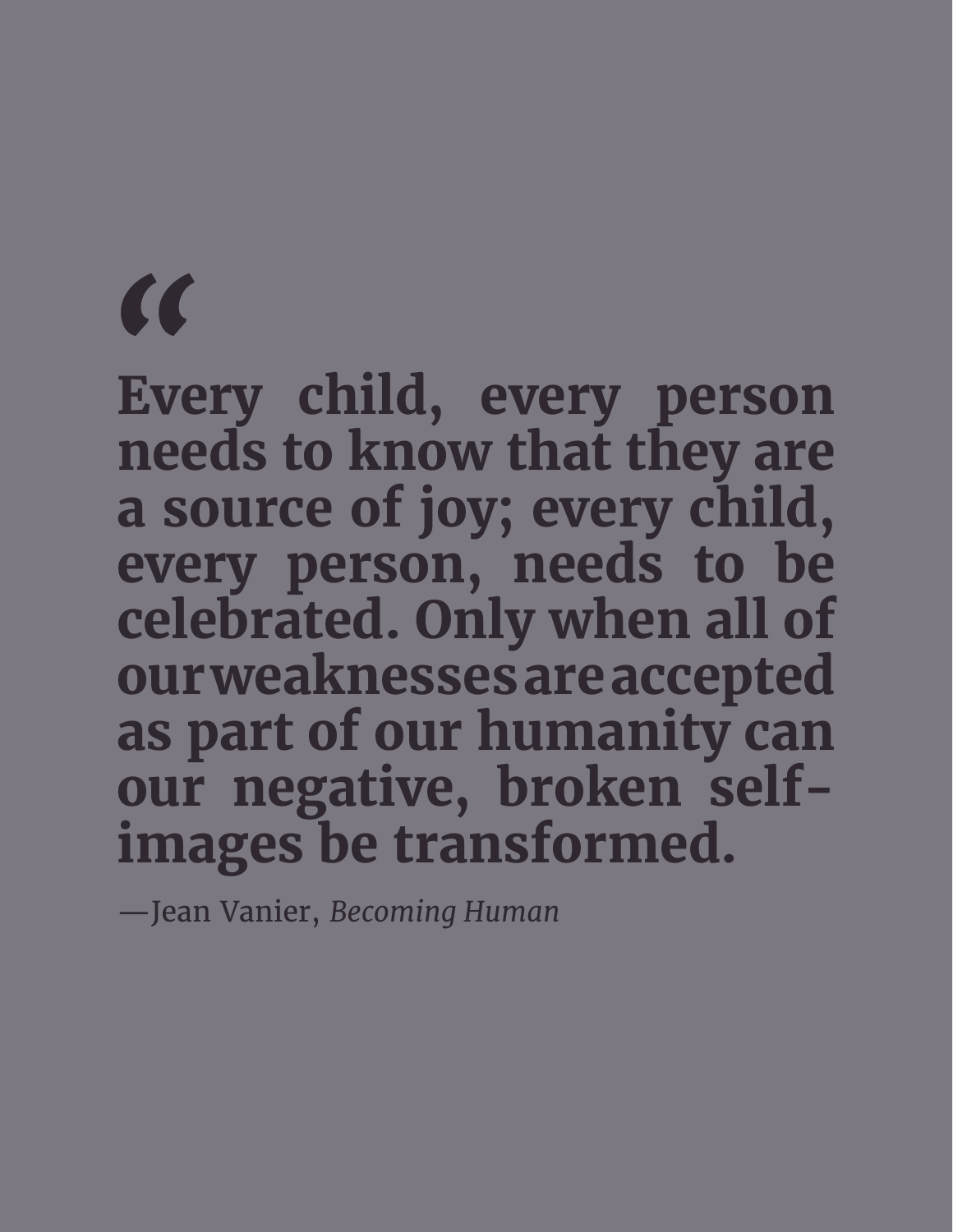## The "Black Dog"

Teens test-drive a variety of emotions every day, and sometimes they have no idea how to explain or express them. We've all heard (or even said) something like, "I'm so depressed! They canceled The Walking Dead!" (don't worry; they didn't) or "I'm so anxious about my math test!" The language of mental illness runs rampant through our casual conversations. It's not all that surprising, though. These days it's like everyone on earth has a microphone, and with the racket of everyone's opinions, hyperbole seems a useful method for getting heard. The louder the noise, the less others want to listen, so the more we use exaggerations to describe how we feel and to connect with others.

But things like depression and anxiety are no exaggerations: Rick Warren, pastor of one of the largest evangelical churches in the U.S. and author of one of the most bestselling books in history (The Purpose-Driven Life), lost his son Matthew to suicide after a long battle with a serious depression disorder. Author, pastor, and Southern Baptist Convention president Frank Page wrote a well-read book about his daughter's severe depression and eventual suicide.  $\underline{A}$ [quarter of pastors](http://www.christianitytoday.com/news/2014/september/1-in-4-pastors-have-mental-illness-lifeway-focus-on-family.html) (yes, pastors) admit to having suffered with a mental illness themselves, most often depression or anxiety, and many of them since childhood. Even Winston Churchill [suffered terribly]( http://www.bbc.com/news/magazine-15033046) from a lifelong, untreated mood disorder he called a "black dog" that would sit on his lap and haunt him.

So let's talk about this black dog and how you can help your teen more effectively cope and find healing.

## An Important Note First

This guide helps parents know more about the troubling incidence of depression and anxiety disorders in the lives of young people. Like other Parent Guides in this series, this tool provides knowledge, references, and faith-based encouragement on the subject to help parents connect with their kids. However, we do not pretend to be physicians, healthcare providers, or even experts on these difficult matters; as such, this resource is NOT a substitute for medical advice or treatment. It can accompany and support actions directed and/or confirmed by a qualified healthcare professional, but it is not meant to replace or preclude any diagnosis or treatment by a qualified healthcare professional. Axis cannot be responsible for actions taken without professional medical guidance.

We cannot say it loud enough or often enough: **If you even suspect your child has suicidal thoughts or plans,** *stop reading this and take action now***.** Contact your family physician and tell them your teen is at risk of suicide and must be seen immediately. If a doctor cannot see them right away for whatever reason, **do not leave your child alone until they can be seen and evaluated by a healthcare professional qualified to assess adolescent behavioral health.** If necessary, take your child to the nearest emergency room or urgent care center, demand priority, and do not leave the physician's office until next-steps are in place (such as referral to a specialist, assessments, evaluations, treatment plans, outpatient/inpatient programs, etc.).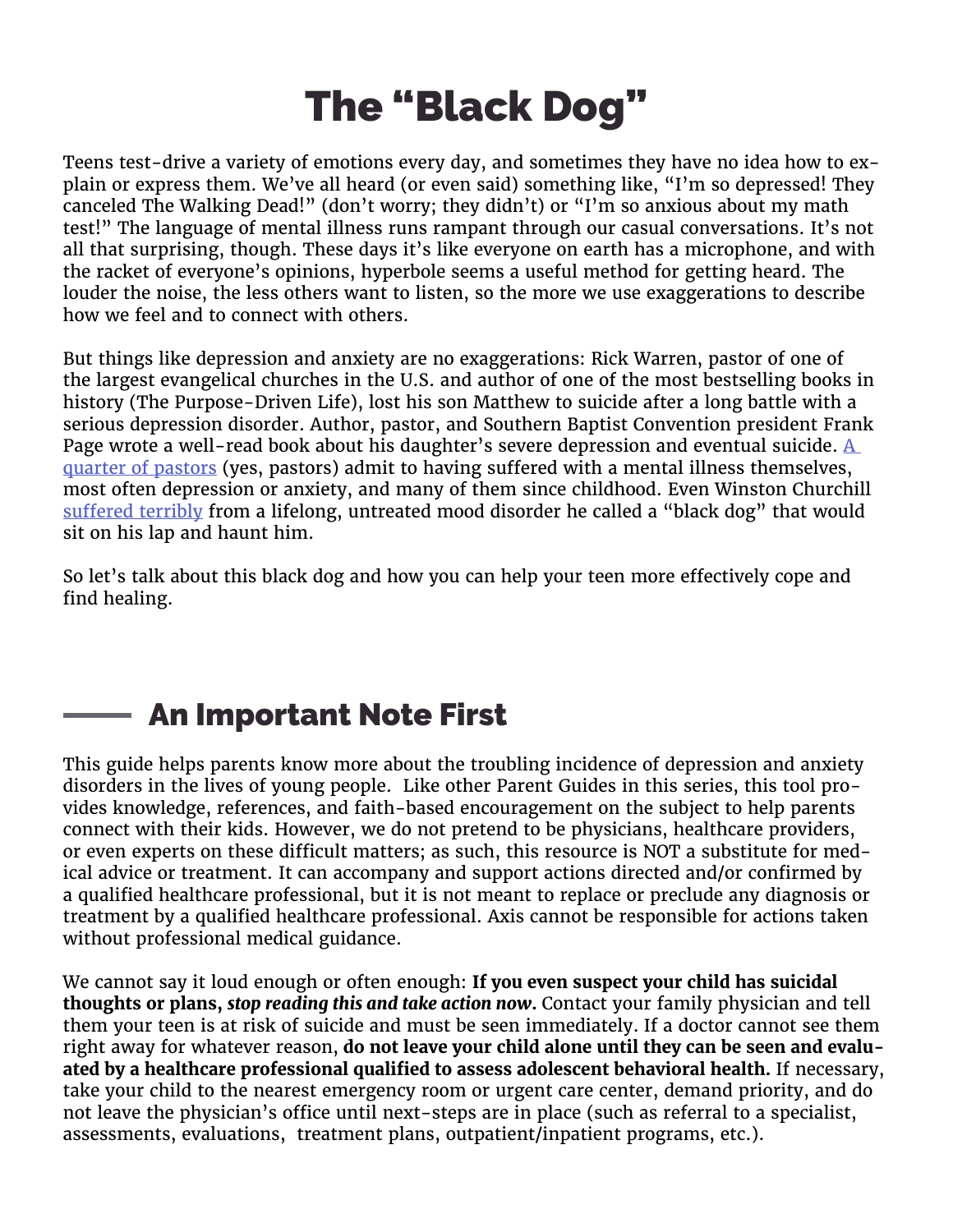## What exactly are "depression" and "anxiety"? Doesn't everyone feel depressed or anxious sometimes?

Clinical depression and anxiety disorders go far beyond "the blues," grief, tension with a cranky teacher, or irritation with a friend who didn't text back. When a person presents a severe, longstanding distortion in mood that doesn't match current circumstances, mental health care professionals refer to it as a "depressive disorder" or an "anxiety disorder." These conditions, grouped into a category of illnesses called [mood disorders](http://www.mentalhealthamerica.net/conditions/mood-disorders) or [affective disorders](http://www.stanfordchildrens.org/en/topic/default?id=overview-of-mood-disorders-in-children-and-adolescents-90-P01634), impact daily lifestyle, relationships, personality, and sometimes cognitive functioning. They require professional medical care to resolve and, left untreated, can result in devastation for sufferers—and their loved ones.

Anxiety disorders are [the most commonly diagnosed mental illness](https://adaa.org/about-adaa/press-room/facts-statistics) in the US, affecting more than 18% of the population every single year. [Major depression](https://www.samhsa.gov/data/sites/default/files/NSDUH-FFR1-2015/NSDUH-FFR1-2015/NSDUH-FFR1-2015.htm) carries the heaviest burden of disability; every year it affects more than 16 million adults and 2 million teens ages 12 to 17 severely enough to impair their daily lives. There are different [forms of depression](https://www.nimh.nih.gov/health/topics/depression/index.shtml) and [of anxiety](https://www.hhs.gov/answers/mental-health-and-substance-abuse/what-are-the-five-major-types-of-anxiety-disorders/index.html), each of which affects a person differently and requires different approaches for treatment.

Yet fewer than a third of those suffering from these very serious mental conditions ever receive treatment, despite the huge potential for treatment success. At the same time, LifeWay [Research reports](http://lifewayresearch.com/2014/09/22/mental-illness-remains-taboo-topic-for-many-pastors/) that nearly half of evangelical, fundamentalist, or born-again Christians (48%) believe that people with depression, anxiety, and other serious mental illnesses can overcome their condition by praying more often, growing in spiritual maturity, or reading the Bible more.

## Are "depressed" or "anxious" teens just experiencing the normal ups and downs of growing up?

Psychiatrists began to focus on mood disorders in kids during the late 1980s, but they had trouble with diagnosis at first because kids don't always present the same symptoms as adults. [Physicians and researchers now know](https://www.nimh.nih.gov/news/science-news/2012/survey-finds-more-evidence-that-mental-disorders-often-begin-in-youth.shtml) that typical onset of mood disorders, including depression and anxiety, happens as early as age 11, and as many as 8 percent of all teens suffer from a severe emotional disturbance as defined by the Substance Abuse and Mental Health Administration, most often an anxiety disorder.

[The World Health Organization reports](http://www.who.int/maternal_child_adolescent/topics/adolescence/mental_health/en/) that 10-20% of children and adolescents worldwide experience mental disorders, and half of all mental illnesses in adults begin by age 14 and 75% by mid-20s. Neuropsychiatric conditions are the leading cause of disability in young people in every region on the planet. [The World Mental Health Survey confirms](http://apps.who.int/adolescent/second-decade/section4/page1/Mental-health-issues.html) this, showing that although many mental disorders begin in childhood or adolescence, "diagnosis and treatment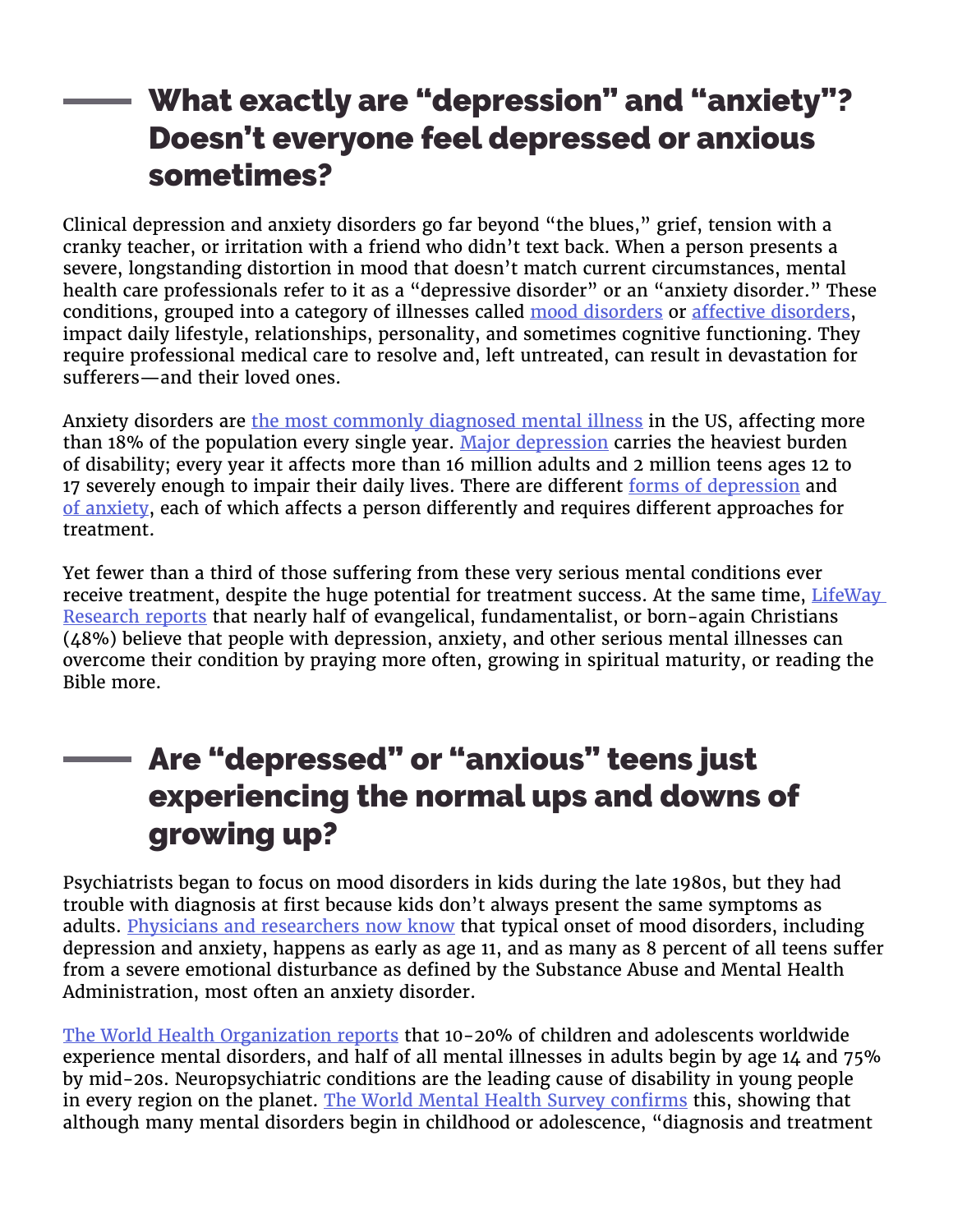may be delayed for years." [Stanford Children's Health calls](http://www.stanfordchildrens.org/en/topic/default?id=overview-of-mood-disorders-in-children-and-adolescents-90-P01634) mood disorders in children and adolescents "one of the most underdiagnosed mental health problems."

If left untreated, depression and anxiety disorders severely influence a person's development, their ability to achieve and succeed in education, and their hope of leading fulfilling, productive lives. Young people with mental disorders also must deal [with stigma, isolation, and](https://www.healthyplace.com/blogs/parentingchildwithmentalillness/2015/03/mood-disorders-in-teens/)  [discrimination](https://www.healthyplace.com/blogs/parentingchildwithmentalillness/2015/03/mood-disorders-in-teens/), as well as lack of access to health care and education facilities.

Sadness, grief, fear, worry, distress, loneliness—it's true that these emotions should be expected during times of loss, failure, trauma, disappointment, and difficulty. Teens and healthcare professionals refer to these as "triggers." Jesus Himself acknowledged the problems this world will bring us when He said, "In this world you will have trouble..." ([John 16:33](https://www.biblegateway.com/passage/?search=john+16%3A33&version=NIV), emphasis added). He also understands our sufferings because He Himself was described by [Isaiah](https://www.biblegateway.com/passage/?search=Isaiah+53) as "a man of suffering, and familiar with pain."

Our "normal," everyday feelings can be overwhelming to say the least and must be properly explored. Teens may withdraw, cry, rage, refuse to eat, have trouble sleeping, etc. because of a difficult circumstance or painful experience; it does not necessarily mean they are mentally ill. A teen's mood swings can last a few minutes, hours, or days. As parents, we can and should teach our kids coping strategies and ways to obtain healthy support to prepare them for what Jesus spoke of as "the world's trouble."

However, *mental illness can be distinguished from sadness, grief, and fear*. Teens with depression can experience intense emotions and mood swings [without any trigger at all](https://www.healthyplace.com/blogs/parentingchildwithmentalillness/2015/03/mood-disorders-in-teens/). The American Psychiatric Association indicates [a mood disorder diagnosis is appropriate](https://www.psychiatry.org/patients-families) when symptoms are "out of proportion to the situation, are age-inappropriate, or hinder a person's ability to function normally." In other words, when symptoms last weeks, when a person's identity is affected, when nothing seems to help (even methods or activities that used to help), or when behavior changes in a damaging way for an extended season, it's time to consider a mood disorder. By way of example, [the APA explains](https://www.psychiatry.org/patients-families) how normal grief differs from major depression:

*In grief, painful feelings come in waves, often intermixed with positive memories of the deceased. In major depression, mood and/or interest (pleasure) are decreased for most of two weeks. In grief, self-esteem is usually maintained. In major depression, feelings of worthlessness and self-loathing are common.… When grief and depression co-exist, the grief is more severe and lasts longer than grief without depression.*

## What causes depression and anxiety?

Sometimes the problem can be traced to just one factor, but most often a combination of dynamics initiate mood disorders in teens. Physiologically speaking, there are a variety of factors, chemicals, and processes that are involved. Beyond that, mental health care professionals say these illnesses can be triggered by or traced to:

- A high familial incidence of depression and/or anxiety;
- Life events such as abuse, trauma, loss, or neglect;
- Chronic high levels of stress;
- Chronic physical illness such as cancer, diabetes, multiple sclerosis, or heart disease;
- A congenital low stress-tolerance (which can now be determined through genetic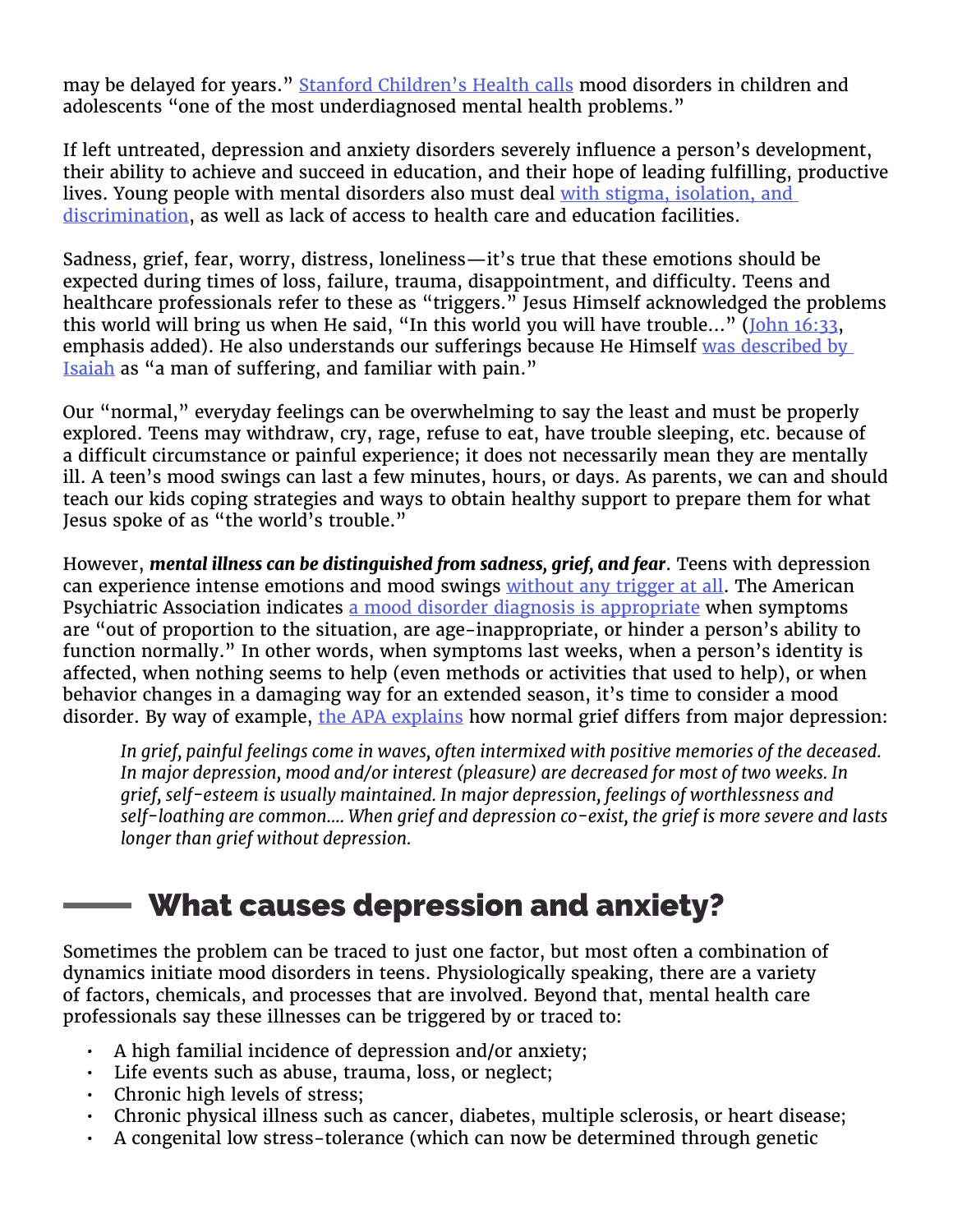testing);

- A high rate of metabolism of certain brain chemicals called "neurotransmitters" (like serotonin and dopamine) known to regulate mood; and/or
- A dysfunction in the area of the brain where moods are controlled (known as the amygdala).

## What are the spiritual ramifications?

Immobilized by a cognitive assassin, patients in the deepest throes of depression and anxiety have a hard time believing that God values and creates people with a purpose. Some believe their unbearable pain or numbness are character flaws. In some, their expectations and capabilities are irreconcilable, and symptoms get worse from the resulting frustration and embarrassment.

Because of all these factors, those with clinical depression or anxiety often understandably struggle in their relationships with God, which then also contributes to the downward spiral. When paired with bad advice from spiritual leaders (see next section), it can also result in doubting God's goodness or that He even exists at all. This can then cause the sufferer to look for answers and solutions in other places that promise solace, comfort, and healing, but only lead to the opposite. However, when good spiritual advice is paired with good medical treatment, sufferers can find lasting physiological, spiritual, and emotional healing.

## How can my church or pastor help?

*We have to break the stigma that causes people to say that people with mental illness are just of no value. … I think Christians have been slower than the population at large to recognize what mental illness is, let alone what they should do.*—[Ed Stetzer, president of LifeWay Research](http://www.christianitytoday.com/news/2014/september/1-in-4-pastors-have-mental-illness-lifeway-focus-on-family.html)

Unfortunately, [current research confirms](http://lifewayresearch.com/2014/09/22/mental-illness-remains-taboo-topic-for-many-pastors/) Christian churches aren't (yet) very good at supporting those with mental health issues. And sadly, our experience is in line with the research: We've heard some pastors (though fewer and fewer every year) align psychiatry, psychology, and talk therapy with "witchcraft" or "sorcery," blaming emotional instability on the presence of unconfessed sin, spiritual immaturity, a lack of discipline, or a character flaw. Their advice to the depressed and anxious, therefore, tends to sound like this: "Repent, pray more, read more Scripture, and engage in the spiritual disciplines." We've even heard directly from church leaders that "real Christians don't get depressed or anxious"— something about sin-guilt or a failure to grasp the redemptive power of God.

Pastor and author Frank Page explained the effects of our tendency to downplay and diminish mental illness in his book, *Melissa: A Father's Lesson From a Daughter's Suicide*:

*We hear it sometimes stated in Christian circles that depression is a choice, that if you just snap out of it, talk yourself out of it, or pray yourself out of it, then you won't have to deal with this. Or we hear that depression is nothing more than weakness, meaning that you simply need to snap out of it and get into a better way of positive thinking. While some of that may be true in some small*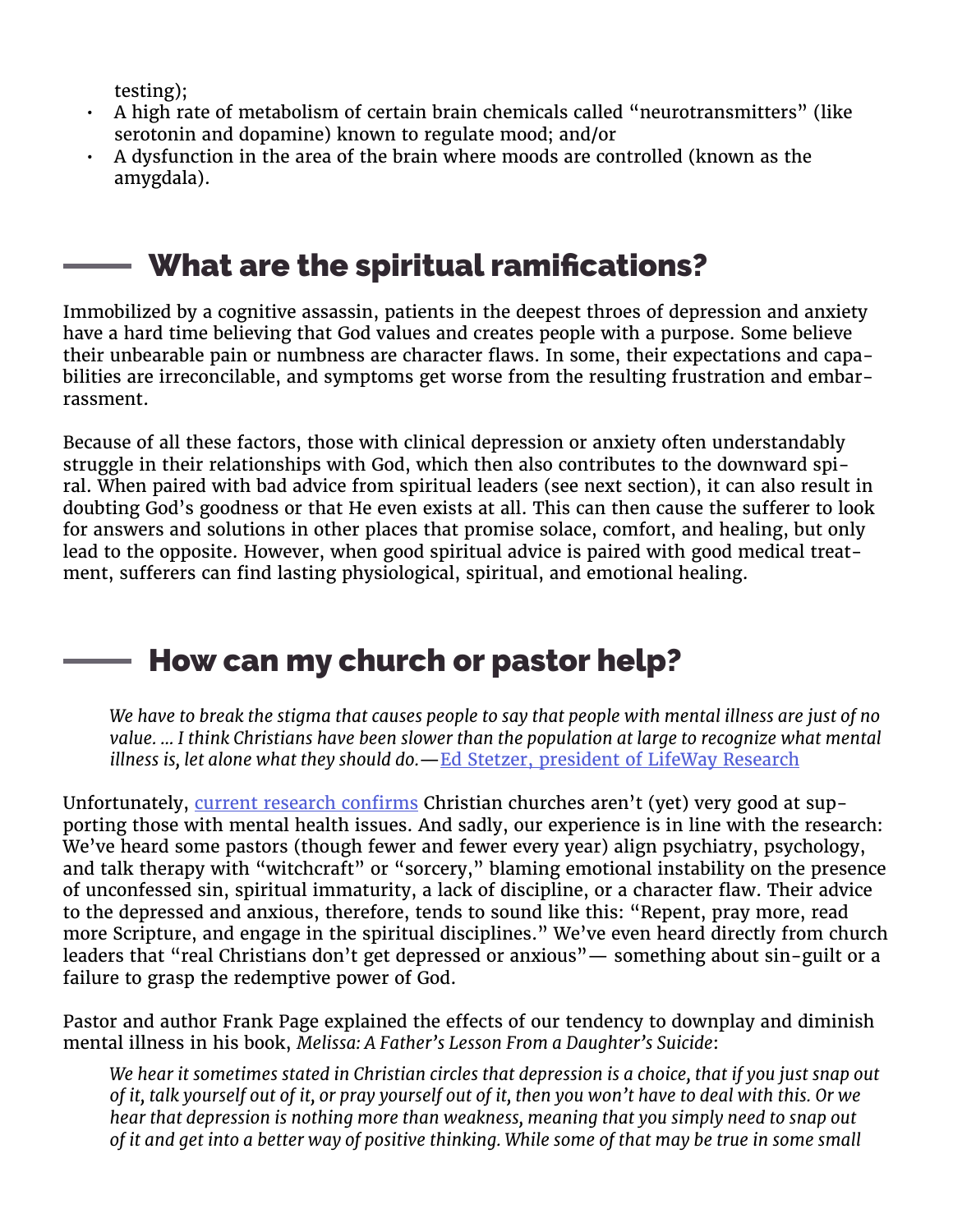*degree, I think we have often used platitudes that fail to demonstrate a true understanding about what mental and emotional struggles are really like. And so I tell people to be very careful about your platitudes, since they can be hurtful, and they're inadequate in almost every case.*

Yet the majority of those suffering with a mental illness like depression or anxiety are hopeful and want church leaders to talk more openly about it. In truth, usually church leaders cannot offer effective support to the mentally ill because they don't know how to help, not because they don't want to help. [LifeWay Research found](http://lifewayresearch.com/2014/09/22/mental-illness-remains-taboo-topic-for-many-pastors/) that two-thirds of Protestant senior pastors seldom speak to their congregation about mental illness, but they don't self-identify as "reluctant" to get involved with those suffering from acute mental illness. Pastors instead feel "overwhelmed" by it:

*Pastors need more guidance and preparation for dealing with mental health crises. They often don't have a plan to help individuals or families affected by mental illness, and miss opportunities to be the church.… Pastors are trained for spiritual struggle. They're not trained for mental illness.*

So take some time to talk to your pastor and find out what your church offers. If nothing is available, offer to work with the church and mental health experts to create a program that addresses all facets of the illness and properly equips church leaders to deal with mental illness. In doing so, you will be helping so many in your congregation get the spiritual and medical help they need.

## How would I know if my teen suffers from depression or anxiety?

Mood disorders often have physically, emotionally, and spiritually troubling symptoms. Depression and anxiety can occur separately or at the same time, sometimes triggering and cycling through one another. Children and teens can also show different symptoms than adults (e.g., a depressed teen may seem more irritable than sad), and every individual who suffers from these illnesses will find a unique explanation for it.

That said, if [the following common symptoms](https://www.psychiatry.org/patients-families/depression/what-is-depression) of depressive disorders persist for more than two weeks, it's probably time to seek professional help:

- Overwhelming feelings of sadness, restlessness, or apathy;
- Decreased interest in activities (especially ones that used to be enjoyable);
- Trouble eating and sleeping (either too much or too little);
- Physical complaints like headaches, stomach pain, or muscle soreness;
- Loss of energy or increased fatigue;
- Increased hand-wringing or pacing, or noticeably slowed movements and speech;
- Excessive feelings of worthlessness, guilt, hopelessness, inadequacy, or shame;
- Difficulty concentrating, focusing, or making decisions; and/or
- Thoughts or statements of wanting to die (see our *[Parent's Guide to Suicide & Self-Harm](https://axis.org/guides)  [Prevention](https://axis.org/guides)*).

Anxiety disorders involve "persistent, excessive fear or worry in situations that are not necessarily threatening." Teens often avoid situations that trigger or worsen their symptoms, [which can include:](https://www.nami.org/Learn-More/Mental-Health-Conditions/Anxiety-Disorders)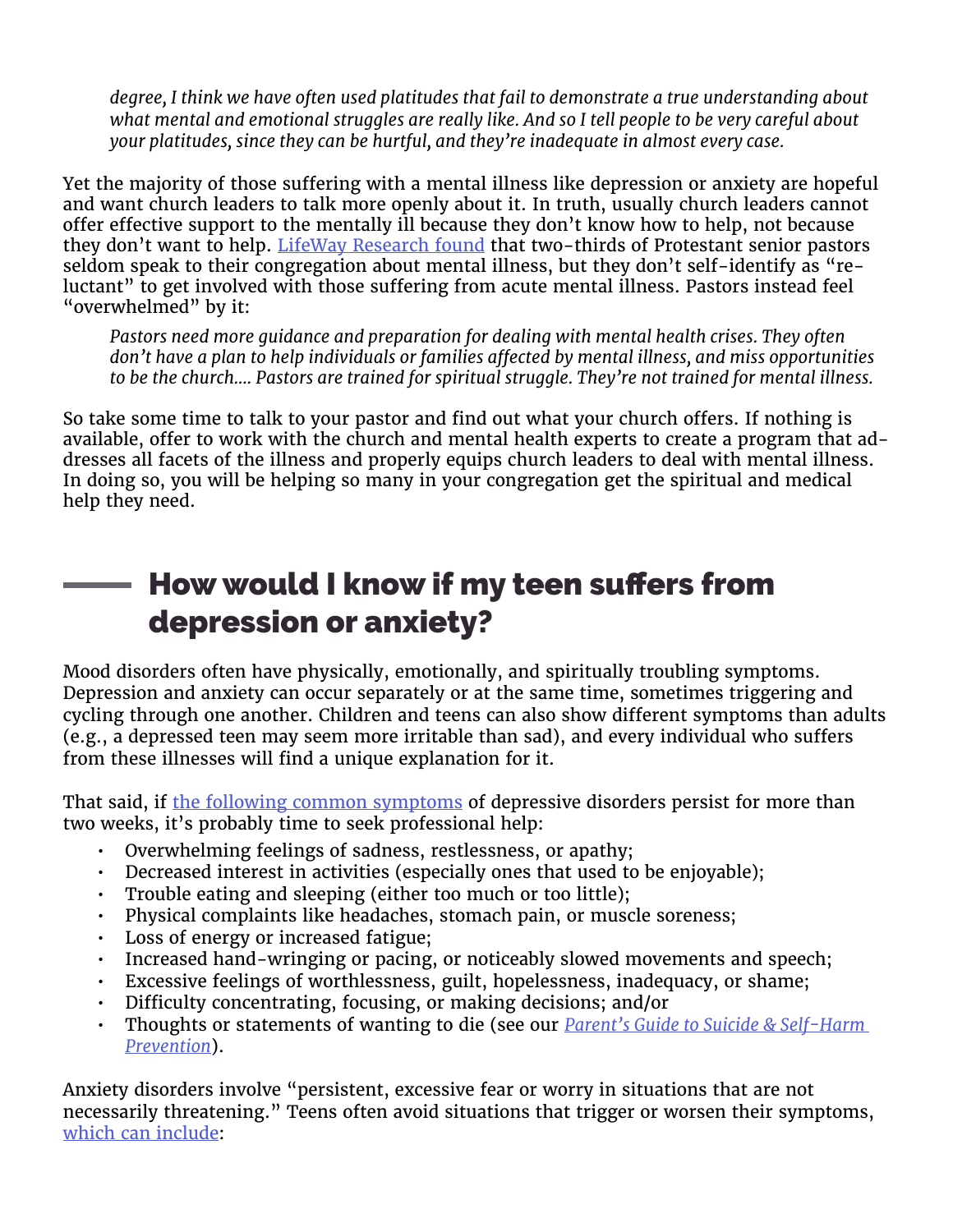- Apprehension or dread that makes them change their plans or avoid places or people;<br>• Tension or jumpiness:
- Tension or jumpiness:
- Restlessness or irritability;
- Increased feelings of vigilance (anticipation of the worst, watching for danger signs);
- Pounding or racing heartbeat;
- Shortness of breath;
- Headaches;
- Trouble sleeping despite feeling fatigued;
- Upset stomach or even diarrhea; and/or
- Sweating or tremors.

Anxiety can also manifest as panic disorder (characterized by sudden feelings of terror sometimes mistaken for a heart attack), phobias (when an event, object, or place triggers a powerful, irrational fear response, and social anxiety disorder—not shyness, but an intense, irrational fear of social situations).

[Other signs](http://www.stanfordchildrens.org/en/topic/default?id=overview-of-mood-disorders-in-children-and-adolescents-90-P01634) of mood disorders in teens may include academic difficulties, hostility or rage, rebellion, thoughts or threats of running away, hypersensitivity to failure or rejection, and trouble relating to others.

When prolonged and left untreated, these disorders can effectively numb the brain from all feeling as a protective measure. This makes it difficult to accomplish the smallest of tasks, like getting out of bed or maintaining personal hygiene. The most severe cases hinder concentration so that coherent thoughts are impossible.

## What types of treatment are available?

Depression and anxiety can be effectively treated, and the earlier treatment begins, the better the prognosis: Quality of life can improve drastically in a fairly short time. Yet [only about half](https://www.nimh.nih.gov) of those diagnosed with major depression (including adults) ever receive any treatment for it, and even fewer receive good treatment. So rather than prolonging our teens' misery, let's help them by providing treatment that addresses all facets of the problem.

The value of prayer, study, meditation, etc. as one part of treatment cannot be overestimated, and unacknowledged sin, a weak relationship with God, brokenness, abuse, or trauma will all have negative consequences in one's life. However, mental illnesses stem from neurochemical [depletions and imbalances](https://www.health.harvard.edu/mind-and-mood/what-causes-depression); these don't respond to our will to fix them, no matter how hard we try. Besides, spiritual discipline requires concentration that often isn't possible in the throes of a severe mood disorder. Telling a critically depressed person to "read more Scripture" or "pray harder" is like asking them to flip on a lamp with a burned-out bulb; it's not going to light up, no matter how many times they try.

With that in mind, both faith leaders and parents shouldn't try to diagnose, treat, or cure any illness, let alone mental illnesses. In addition, no single method of healing is a "one-size-fitsall" treatment, so what worked for one teen may not work for the next. This is important for us all to remember because an inappropriate spiritual rebuke can affect the life, and even the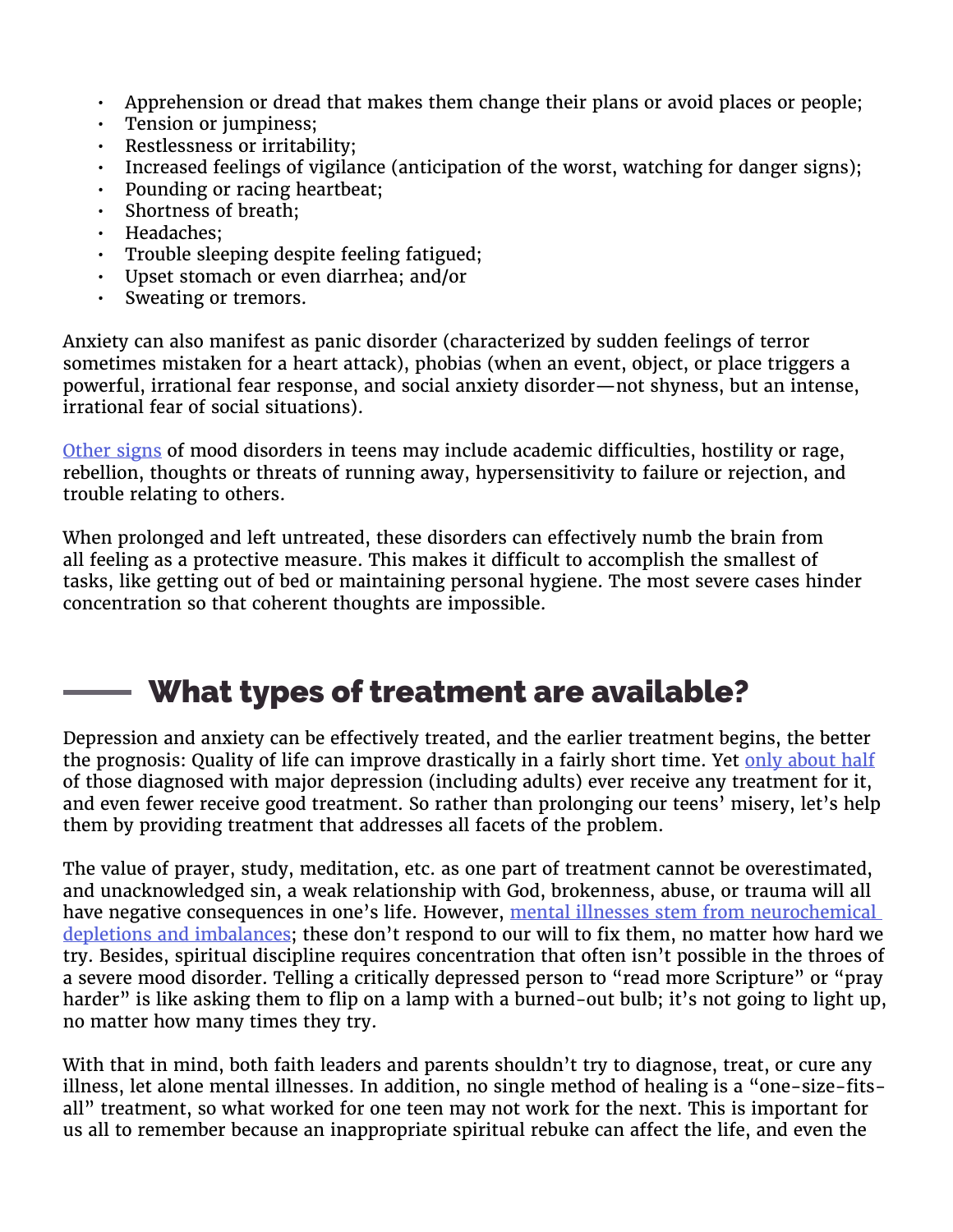eternity, of someone fighting a debilitating emotional disorder.

Mood disorders can share symptoms with other illnesses, so only a healthcare professional with experience in treating child and adolescent mental illnesses can detect and treat these disorders properly. A complete psychiatric evaluation (including information about your child's medical history, family history, age, social experience, and other factors) can narrow the possibilities and result in an accurate diagnosis and a more effective treatment plan, which may include the following options:

- Talk therapy to uncover and address unhealthy beliefs and thought-patterns;
- Medications (especially when combined with talk therapy);
- Medical and psychiatric testing (including emotional inventories, physical exams, genetic testing, and others);
- Holistic approaches (such as lifestyle changes, training in self-care, or natural supplements);
- Inpatient, residential, or outpatient [treatment programs,](http://www.psychguides.com/guides/mood-disorder-treatment-program-options/) particularly if suicidal ideation or dangerous behavior persists;
- Meditation or [mindfulness-based cognitive therapy,](http://www.apa.org/monitor/2015/03/cover-mindfulness.aspx) which studies are showing can be [as effective](http://www.telegraph.co.uk/science/2016/04/27/mindfulness-can-control-depression-as-well-as-drugs-study-shows/) in treating depression as medications; and/or
- In severe or prolonged cases, transcranial magnetic stimulation or electroconvulsive therapy (don't worry—these treatments are nothing like One Flew Over the Cuckoo's Nest anymore. Ask your doctor for an explanation).

Family and friends play a vital supporting role in your child's treatment, management, and recovery from these illnesses. Family members may even accompany the teen to talk therapy sessions, attend group therapy sessions, or receive their own private therapy sessions, if deemed helpful.

**The most important thing you can do:** Effectively weigh [the pros and cons of all treatment](https://www.psycom.net/depression.central.teens.medication.html)  [methods](https://www.psycom.net/depression.central.teens.medication.html) in partnership with a healthcare provider experienced in adolescent mental health and treatment. Talk to the doctor about how medication can specifically help your son/daughter, and don't forget to tell the physician about other prescribed or over-the-counter medications your teen takes.

Christ Himself—although well-known for miraculous healings with just a word or a touch employed a variety of techniques similar to treatment regimens, medicines, talk therapy, and other common methods of mental health care. Of course, He could have healed any way He pleased; His example shows how grace and individualized care leads to the wholeness He wants for us all ([John 10:10](https://www.biblegateway.com/passage/?search=john+10%3A10&version=NIV)).

## What can I do to support my teen while he/she is in treament?

#### 1. Care for physical needs.

In 1 Kings, after a significant spiritual victory, Elijah collapsed under a tree and told God he was ready to die. God answered Elijah by first providing for his immediate, most basic needs: food, water, and rest. Renowned missionary Mother Teresa also focused first on the felt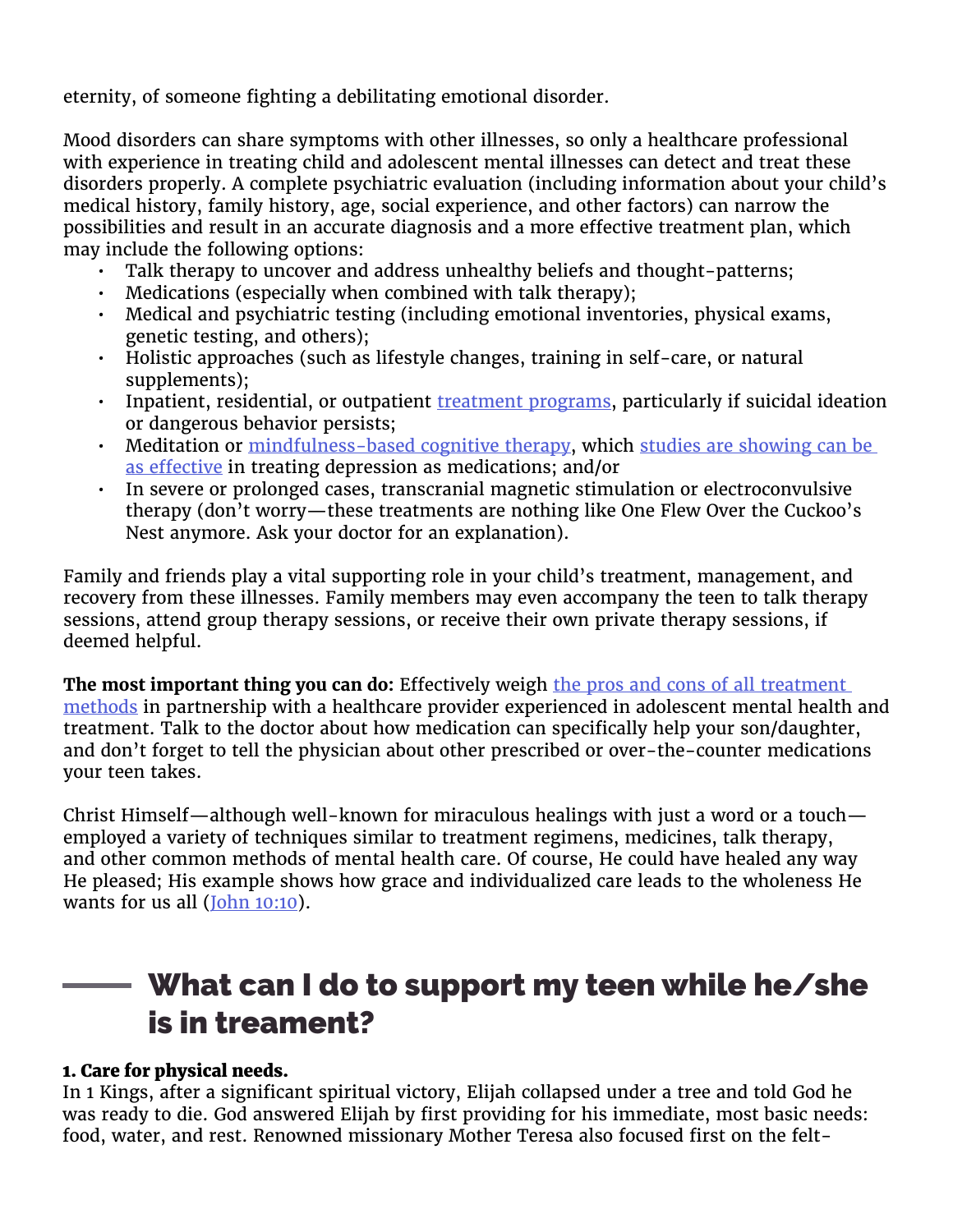needs of people, knowing each part of human wholeness—physical, mental, emotional, and spiritual—is indelibly linked to the other parts.

Even if a mental illness has damaged your kid's physical health (poor eating habits, lack of sleep, poor hygiene, no motivation to exercise, etc.), encourage and even facilitate activity in their life. Agree with them that it's difficult, but remind them how even a little activity can deflect symptoms and ward off an episode. You might even assign a loved one to account for the ill person physically from day to day. Just getting them out of the house for a while can do the trick.

#### 2. Help them pray—and pray for them.

People with mood disorders often cannot manage praying for themselves. Although the Spirit will intercede for them in their inexpressible groaning (Romans 8:26-27), the intercession of the Body will put words to the often-inexplicable suffering and validate your teen and his/her illness. Encourage others who can protect the situation's confidentiality to intercede in prayer, both in their own prayers and with your son/daughter. Intercessory prayer will also offer support when the healing process stalls or hits a snag.

#### 3. Encourage or assist them in accurately assessing the issue.

When wholehearted spiritual discipline does not alleviate symptoms, advise a visit to a qualified physician—not just any caregiver, but a specialist in adolescent behavioral illness. As mentioned earlier, mood disorders are actually very common and very treatable. If the specialist uncovers a related biological, lifestyle, or experiential matter, refocus your spiritual efforts appropriately and cheer them on as they continue in treatment.

#### 4. Assure them of God's truth.

People with mood disorders often forget what joy feels like. Their unmet expectations of life and what seems like a personal failure can arrest them with guilt and ruminating negative thoughts. Gently remind them of God's love, grace, power, and promises, correcting any distorted beliefs and thwarting their mind's destructive messaging. The Gospel is a story of something already "done," not something we must "do," and God's truth is independent of our perception; that is, the truth is such *not* because of who hears it but because of Who declares it! A clear understanding of this removes our responsibility of being "good enough" or "holy enough" and allows rest in the One Who did it all  $(Mat$ thew  $11:28-30$ ).

#### 5. Be vulnerable.

Philosopher Jean Vanier said it best in his book *Community and Growth*: "I am struck by how sharing our weakness and difficulties is more nourishing to others than sharing our qualities and successes." If you've ever struggled with depression, anxiety, suicidal thoughts, or anything that made you doubt God's goodness, don't hide that from your teen. Knowing you're not alone and that someone else you care about has struggled or is struggling through this with you can make all the difference. Of course, share what you've learned and how it's strengthened your faith and trust in God, too, not just the struggles you've had.

#### 6. Give them specific steps to combat a serious episode.

Quality of life for the mentally ill can be cyclical with good days and bad days. Bad days occur unexpectedly and ruthlessly, with or without "triggers" or explanations. On a "good" day, provide a written list of spiritual helps for when bad days rear their nasty heads. You might list heartening Bible passages, words for prayer, God's promises, names and phone numbers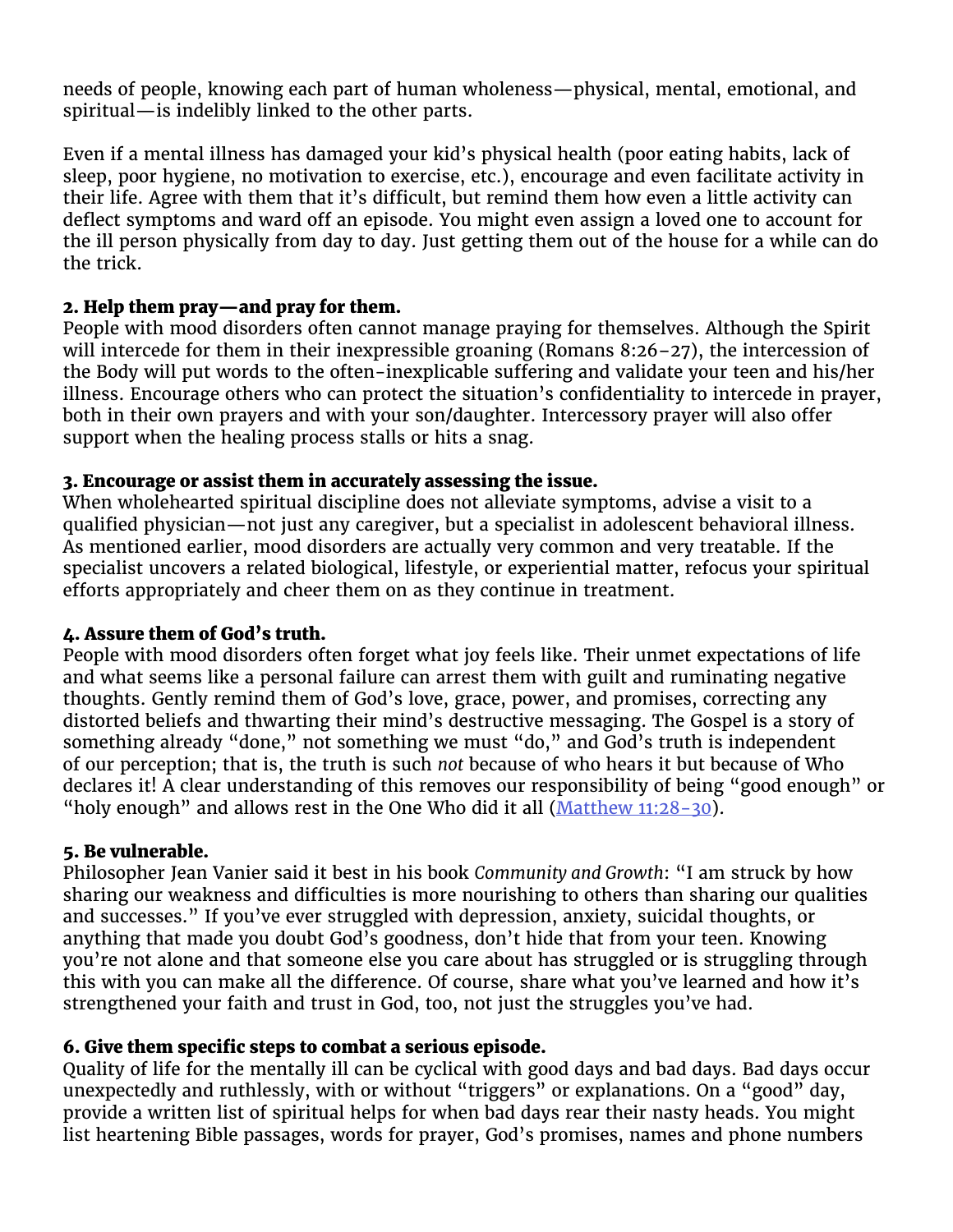of supportive people to call, etc. *Emphasize perseverance rather than achievement.* A physical, written list—one they can see and touch—helps focus a racing mind and tangibly proves someone cares and support exists.

#### 7. Minister to caregivers.

Families and loved ones can suffer greatly, particularly if they've had no (or poor) experiences with psychiatric care or mental illness themselves. They may feel out of control, angry, bitter, worried, burdened, impatient, helpless, or any number of complicated reactions. If your teen knows someone in trouble or if you know of a parent with a struggling teen themselves, provide support to them separately, ministering to their unique spiritual needs as you uncover them.

Don't forget, dear parent, that *you are a caregiver*. You must not allow your compassion or actions on the behalf of your suffering son/daughter to drain you of your own personal wholeness. Acknowledge your own needs and boundaries as necessary and, like Elijah, allow your relationship with God and others to refill and renew you. Not only are you caring for yourself in stewardship of the vessel God gave you, it's a good example to those who are watching (and healing).

#### 8. Be patient.

Mental illnesses like mood disorders are treatable, but effective treatment can be a long, variable, complicated journey. Despite the high success rate of psychological treatment, the illness itself can affect the drive to seek help (it can feel safer to remain ill than to do the hard, unfamiliar work of getting better). Your teen can also get impatient and frustrated if he/she learns initial treatment choices need adjustment. While remembering to prioritize your selfcare, pledge not to abandon your son/daughter on their road to wholeness. Repeat helpful biblical truths as many times as necessary (the illness can make things hard to remember). Perseverance will uncover all kinds of opportunities for spiritual growth in them and in you, and God will be glorified by them.

#### 9. Refer crises or the critically ill to emergency care.

Some cases will be so severe or have gone untreated for so long, your assistance (and these suggestions) will not suffice. You might discover evidence that your son/daughter may be a danger to themselves or others. As terrifying as this idea is, parents must take all suggestions of self-harm, suicide, homicide, or unlawful acts very seriously. In these cases and for their sake, make safety a priority; call 911 and/or seek acute intervention immediately. A local inpatient behavioral treatment center, urgent care center, or hospital emergency room is best equipped to provide this help. If you really want to help more than just your son/daughter, go to your church's pastor and ask him/her to keep information on local emergency care options handy and updated. Make sure your pastor knows which hospitals specialize in emotional crisis intervention, and suggest that the lay volunteer leaders be trained to contact the pastor immediately when they observe dangerous behavior or evidence of an emotional crisis in the church Body.

## A final encouragement

When mood disorders like depression, anxiety, and other serious mental illnesses become manageable in a Christian who has long suffered, it is experienced as a holy deliverance from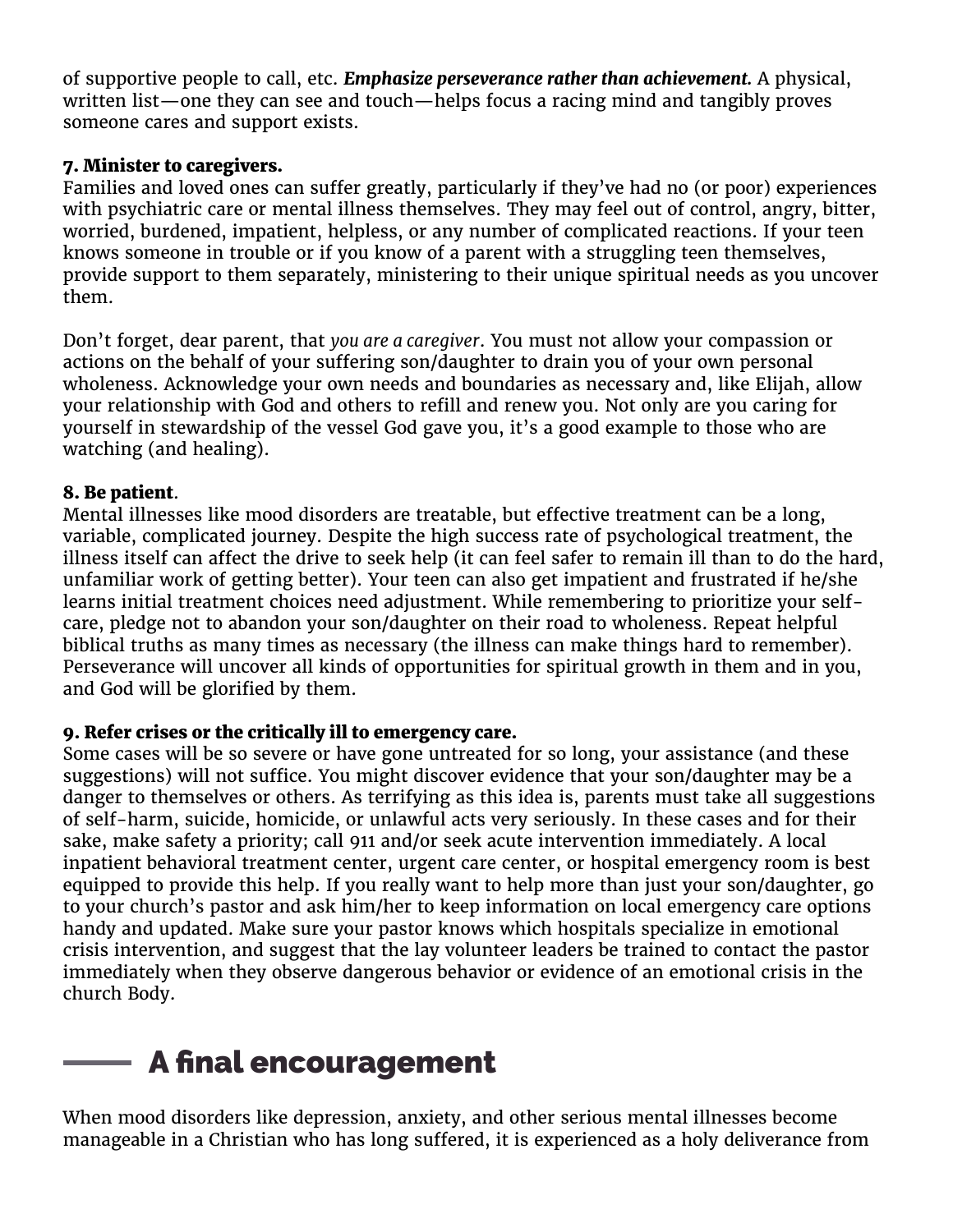a very personal sort of pain. It activates a spiritual light that burns bright and won't be extinguished by the failings of this fallen world. Their agony melts into a symphony of life inside people who once were desperate just to plink out a few notes of it. Author and pastor John Ortberg said it like this in his book, The Life You've Always Wanted: "Often it is the people closest to suffering who have the most powerful joy."

With your help and a well-executed treatment program, your struggling teen can uncover incredible joy buried under these very real, very dangerous illnesses and reach the abundant life promised by Christ. It's desperately needed, easier than you think, and so worth it.

*We need to be angels for each other, to give each other strength and consolation. Because only when we fully realize that the cup of life is not only a cup of sorrow but also a cup of joy will we be able to drink it.*—Henri Nouwen

#### **Resource Service State**

Because we all need help understanding and starting conversations about such difficult topics with our teens, we created a [Virtual Conversation Kit](https://virtual.axis.org/?_ga=2.46693031.1277357663.1508770740-1395879987.1462318022) on Suicide, Self-Harm, Depression, and [Anxiety.](https://virtual.axis.org/features/#suicide) This online kit includes an Expert Interview, a Whiteboard Training, and a Feature Presentation, each of which addresses different facets of this difficult topic and is made to: 1. help you as a parent understand and empathize with your teen better; 2. equip you with knowledge and resources to help your struggling teen; and 3. begin a constructive, loving conversation with your teen(s). If you're interested in this invaluable resource, simply go to [virtual.axis.org](https://virtual.axis.org/) to learn more and to see [pricing options](https://virtual.axis.org/pricing/).

## Other Resources

National Institute of Mental Health (NIMH): [Depression](https://www.nimh.nih.gov/health/topics/depression/index.shtml) and [Anxiety Disorders](https://www.nimh.nih.gov/health/topics/anxiety-disorders/index.shtml) National Alliance on Mental Illness (NAMI): [Depression](https://www.nami.org/Learn-More/Mental-Health-Conditions/Depression) and [Anxiety Disorders](https://www.nami.org/Learn-More/Mental-Health-Conditions/Anxiety-Disorders) American Psychiatric Association: [Depression](https://www.psychiatry.org/patients-families/depression/what-is-depression) and [Anxiety Disorders](https://www.psychiatry.org/patients-families/anxiety-disorders/what-are-anxiety-disorders) [Mental Health Ministries](http://www.mentalhealthministries.net) [Anxiety & Depression Association of America](https://adaa.org/) (ADAA) [The Mighty: Mental Health](https://themighty.com/mental-health/) Mental Health America's [Depression Screening Tool](http://www.mentalhealthamerica.net/mental-health-screen/patient-health) [World Health Organization on Depression](http://www.who.int/mediacentre/factsheets/fs369/en/) [Mental Health Resource Guide for Individuals and Families](http://www.mentalhealthministries.net/resources/resource_guides/Hope_Resource_Guide.pdf) from Saddleback Church ["Mental Illness & Medication vs. Spiritual Struggles & Biblical Counselin](http://www.christianitytoday.com/edstetzer/2013/april/mental-illness-medication-vs-spiritual-struggles.html)g" by Ed Stetzer for *Christianity Today* ["7 Things to NEVER Say to a Depressed Christian](https://churchleaders.com/outreach-missions/outreach-missions-articles/249798-7-things-never-say-depressed-christian.html)" by C. Thomas Patton for ChurchLeaders.com "[Depression: Reject the Guilt, Embrace the Cure](http://www.focusonthefamily.com/marriage/facing-crisis/dealing-with-depression/depression-reject-the-guilt-embrace-the-cure)" from Focus on the Family *(continued on next page)*